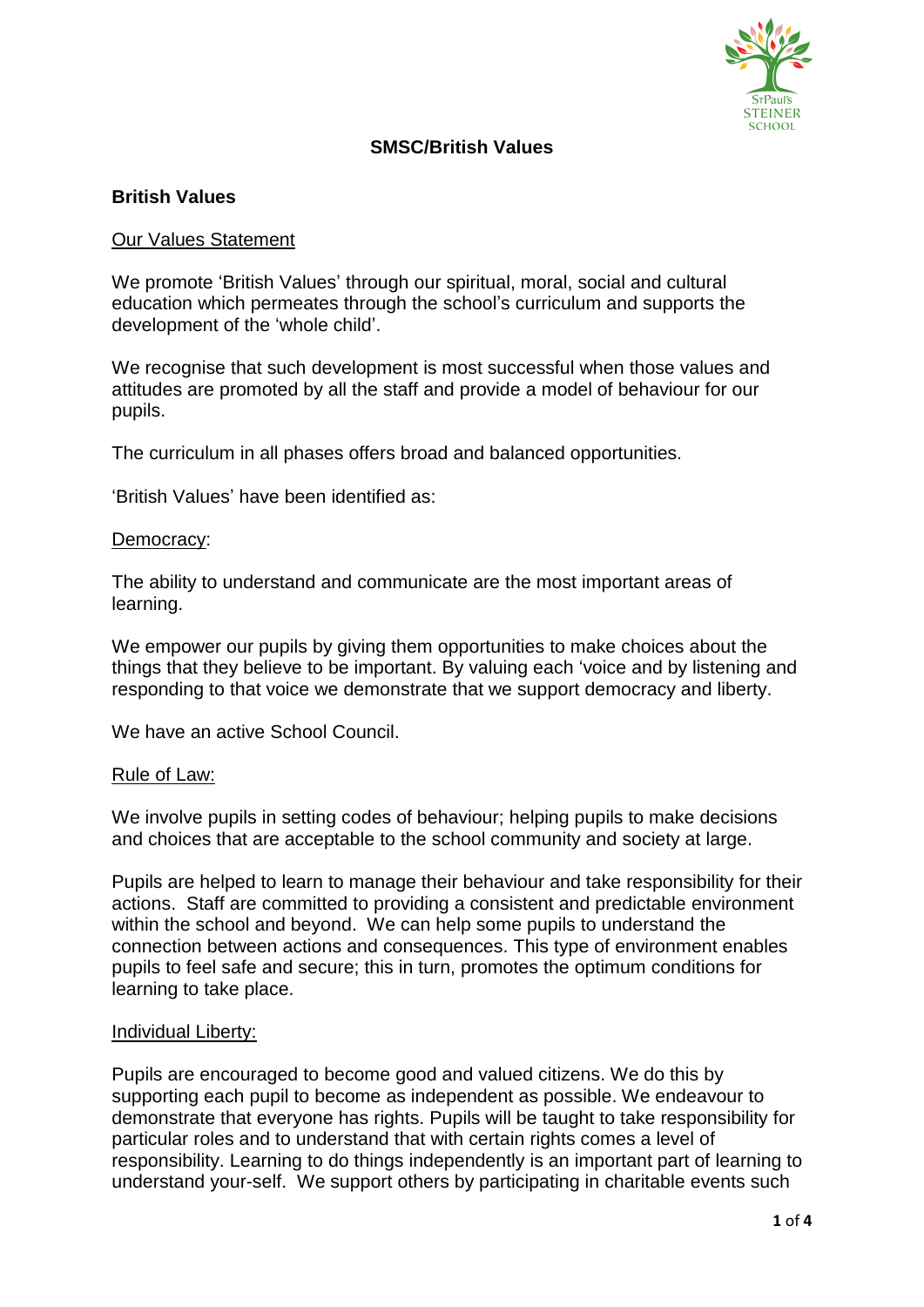as our Michaelmas Festival where a community play and internal workday leads to the Harvest collection all being donated to the Islington food-bank Our Advent Fair entrance fee goes toward helping a school in Nepal.

We believe that engendering a caring and helpful environment and to be independent can boost and nurture a healthy self-esteem.

#### Mutual Respect:

We promote each pupil's inclusion in activities, settings and locations. Within school, pupils work with a range of people and interactions with others are always positively promoted on a personalised basis for each individual. This may include working with students from other schools, coaches, theatre groups etc. The curriculum is broad and very multi-cultural. Going into the community to meet with a range of people in a variety of situations which include: sports events, community events and shared participation with other groups is a priority.

We believe it is important to facilitate opportunities to be part of the community as the pupils, families and staff have much to offer in the development of community cohesion.

### Tolerance of different faiths and beliefs:

We are part of a school and local community where each person is respected and valued equally without regard to ability, gender, faith, heritage or race.

Cultural appreciation and development forms part of our curriculum. We place great emphasis on providing encounters and participation in events and celebrations to broaden all pupils 'experiences and awareness of others. Festivals punctuate the school year and we are blessed to be housed in a beautiful listed Church building with all its history and wonder.

Our Assemblies help all pupils to find out about themselves and others linking their lives to the communities in which they belong. The themes cover areas such as: friendships, helping others and celebrations from a range of faiths and world events.

Pupils are encouraged to experience British Culture through our curriculum themes. For example, pupils have visited many local place of cultural interest and the school thrives in a highly multi-cultural locality The School have set up a Diversity Group that meets regularly.

Due to the nature of our school model and strong teacher-pupil relationships staff are attuned to changes in demeanour and well-being that may indicate anxiety. If they are concerned about a pupil our accepted practice links to the Safeguarding Policy which entrusts a duty of care to all staff to actively protect and promote the welfare of children.

The staff work closely with parents, carers and other professionals to ensure that the pupils at St Paul's are happy, well cared for and enabled to learn the skills they need to become well-rounded individuals.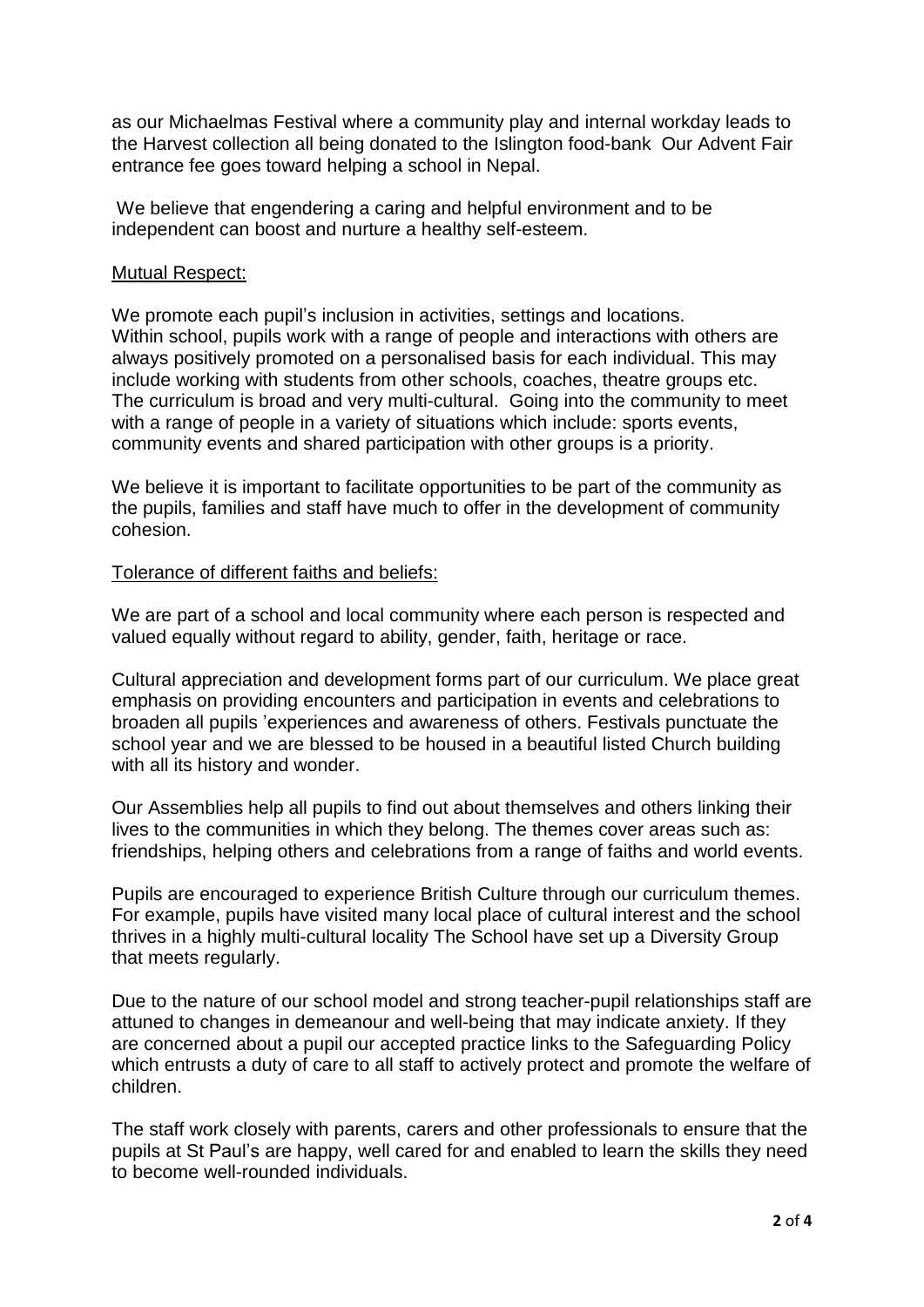# **Our School Council**

We have a school council which is elected each year and contributes to the decision making processes in school. We have a display board in school so all staff and pupils know who our school council members are and the issues we will be addressing.

## **Spiritual, Moral, Social and Cultural (SMSC)**

St Paul's Steiner School has a strong commitment to the personal and social development of all pupils. The school vision and values, put together by all the staff, supports spiritual, moral, social and cultural characteristics in all pupils.

# **What is SMSC – Spiritual, Moral, Social and Cultural development?**

Here is a summary to explain SMSC:

#### **Spiritual development is when we:**

Explore beliefs and experience; respect faiths, feelings and values; enjoy learning about oneself, others and the surrounding world; use imagination and creativity; reflect.

#### **Moral development is when we**:

Recognise right and wrong; respect the law; understand consequences; investigate moral and ethical issues; offer reasoned views.

#### **Social development is when we:**

Use a range of social skills; participate in the local community; appreciate diverse viewpoints; participate, volunteer and cooperate; resolve conflict; engage with the 'British values' of democracy, the rule of law, liberty, respect and tolerance.

### **Cultural development is when we:**

Appreciate cultural influences; appreciate the role of Britain's parliamentary system; participate in culture opportunities; understand, accept, respect and celebrate diversity.

In our school pupil's SMSC development is seen for example in:

- Taking part in a range of activities regarding social skills
- Developing an awareness and respect for diversity
- Developing an appreciation of theatre
- Developing an understanding of right and wrong.
- . • Taking part in sporting opportunities.
- Taking part in cultural opportunities.
- Taking part in artistic opportunities. SMSC is embedded throughout the curriculum at St Paul's. This integrated approach ensures that aspects of SMSC is considered in all subject areas. The senior leadership team audits SMSC and Governors monitor it across school.